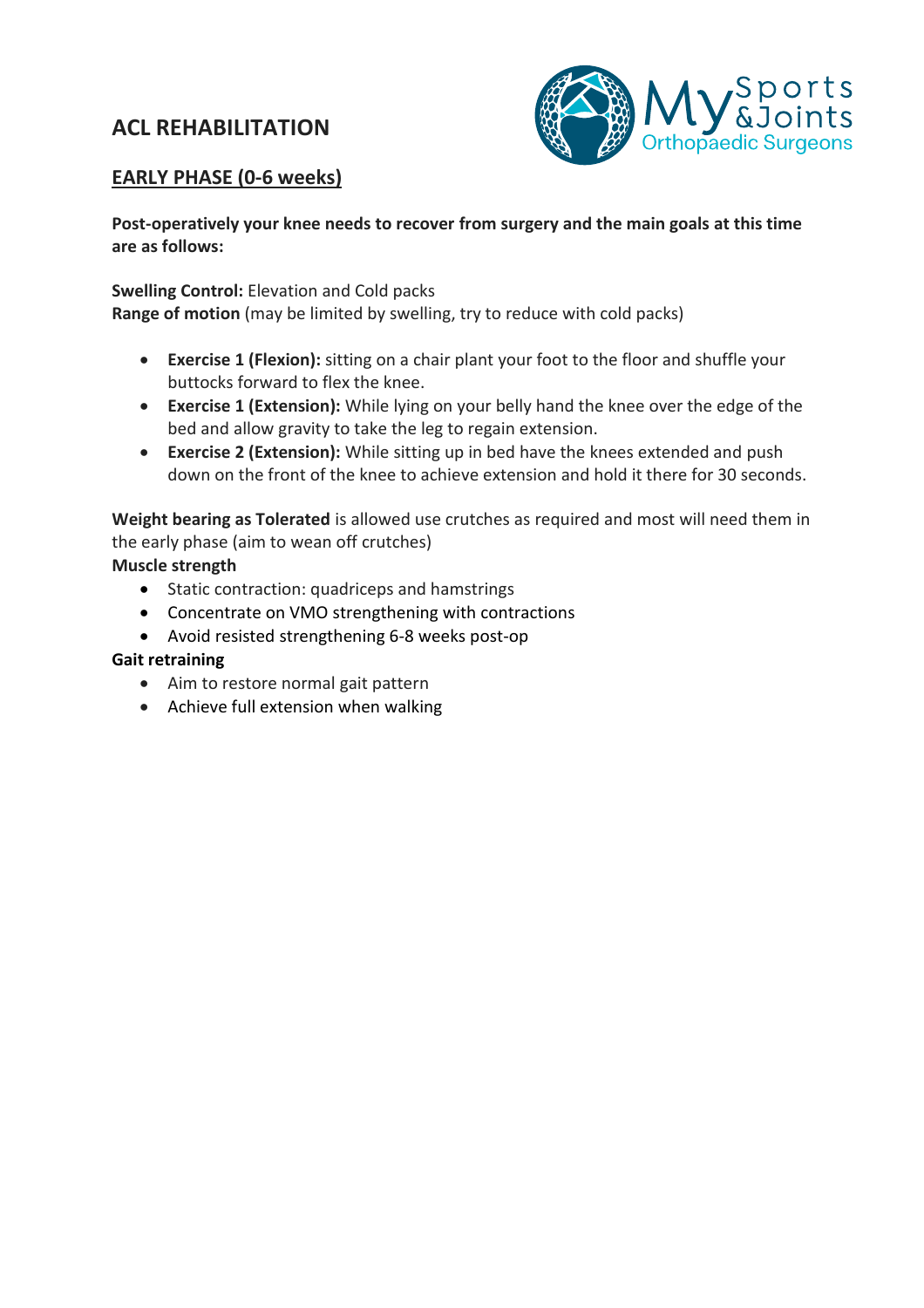## **MID-PHASE (6 weeks to 3 months)**



- Swimming at 8 weeks (note 6-8 weeks swimming without kicking)
- Stationary bike 6 weeks and on

## **Swelling Control**

• Continue icing of the knee, especially after each exercise session

### **Range of motion**

• Active and passive methods

## **Muscle strength** (Closed chain strengthening)

- Resistance training (resistance band, steps, half and full squats)
- Introduction of rowing machine, leg press and leg curls)
- Strengthening of gluteal muscles and balance training when strengthening gluteals o Single leg balance and half squats

### **Quadriceps**

- **Exercise 1:** Place a towel under the affected knee while lying on your back. Contract your quadriceps and press the back of your knee into the towel. Hold for 10 second for 5 seconds, and then relax
- **Exercise 2:** Place a towel behind the knee and keep the knee straight, while on your back and hold there for 30 seconds and repeat

## **HAMSTRINGS STRENGTHENING**

- **Exercise 1:** While on your back and the knee flexed press your heel into the floor and hold for 10 seconds
- **Exercise 2:** Lie on your belly and flex your knees to 90 degrees and bend the knee and try to achieve full flexion
- **Exercise 3:** In a seated position utilize a resistance band around the ankle. Ends of the band can be held by another person or a stationary object and then slowly flex your knee. Hold the knee flexed for 30 seconds while there is counter resistance from the band.

#### **HIP STRENGTHENING**

- **Exercise 1:** Straight leg raises
- **Exercise 2:** Place an elastic band around your ankles and slowly walk sideways (be careful and don't trip!)
- **Exercise 3:** Stand with one leg on a step and the other leg hanging and lower your body down and raise yourself (remember to stabilize yourself with the handrail)